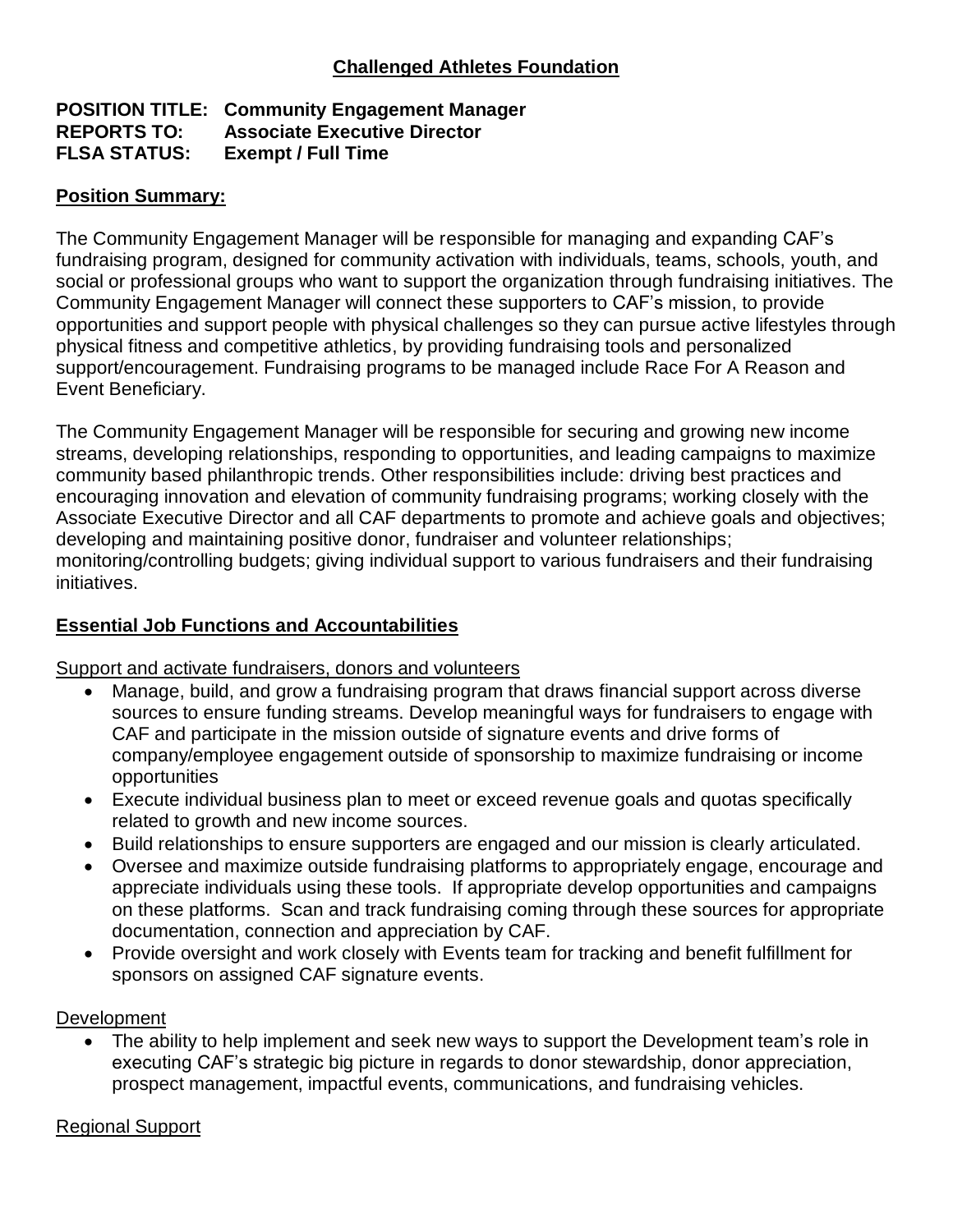• Shared responsibly with other Development and Events team members to support growth in key regions by assisting with CAF staff and board in those regions, supporting regional Advisory Councils and helping facilitate regional fundraising events

## Event Planning and Project Management

- Serve as project lead and oversee logistical details of assigned events. Attend events as required and manage vendors and onsite logistics. Will be assigned several events in which to serve as project manager while serving in a support role for other major CAF initiatives.
- Manage income and expenses tied to Community Engagement events, seeking to grow efficiencies and economy, wherever possible.

### Information Management

• Utilize and contribute to CAF's CRM and when assigned manage lists of prospects, invitees, attendees, sponsors, volunteers, auctions items, and fundraising totals.

### Function as team player in the Development and Events Department

- To include a respectful and positive attitude, honest work ethic and ability to support the overall goals of the Development and Events Department, CAF and the Board of Directors.
- To always act as a professional representative of CAF both internally to all staff, volunteers and Board Members and externally to outside donors, fundraisers, suppliers, volunteers and all third-party constituents that you interact with.
- To be conscience and detail oriented internally and externally in regard to all work, e-mail correspondence, communications, correspondence, direct mail and any piece of work that has the CAF name associated to it. This includes thoughtful presentation of the message, correct use of spelling and grammar, no slang, profanity or questionable content.
- To work efficiently and meet deadlines or when that is not possible, to effectively communicate prior to missing deadlines why they need to be extended and to set new target dates for completion.

# **Skills, Abilities & Experience**

## Strong communication skills

Excellent written and verbal communication skills, including ability to capture details and communicate accurately and completely, both verbally and in writing. Professional, friendly and outgoing disposition with a willingness to represent CAF at events. Strong interpersonal skills and a customer service attitude.

## Organization and Detail Orientation

Project Management skills, organizational skills and ability to prioritize and handle multiple tasks concurrently with responsible follow-through. Flexibility and ability to expertly manage unexpected circumstances or changes.

## **Financial**

Motivated to meet and exceed fundraising goals and quotas. While goal is to create successful and impactful campaigns and events, must have sensitivity to budget constraints and the need to keep expenses under control.

## A strong commitment to the CAF mission

Must see CAF as a societal mission and be committed to the objectives, goals and programs of the organization. To be effective in dealing with vendors, sponsors, partners and athletes we serve, the Events Manager must see his/her role in the organization as a calling to provide first class events that